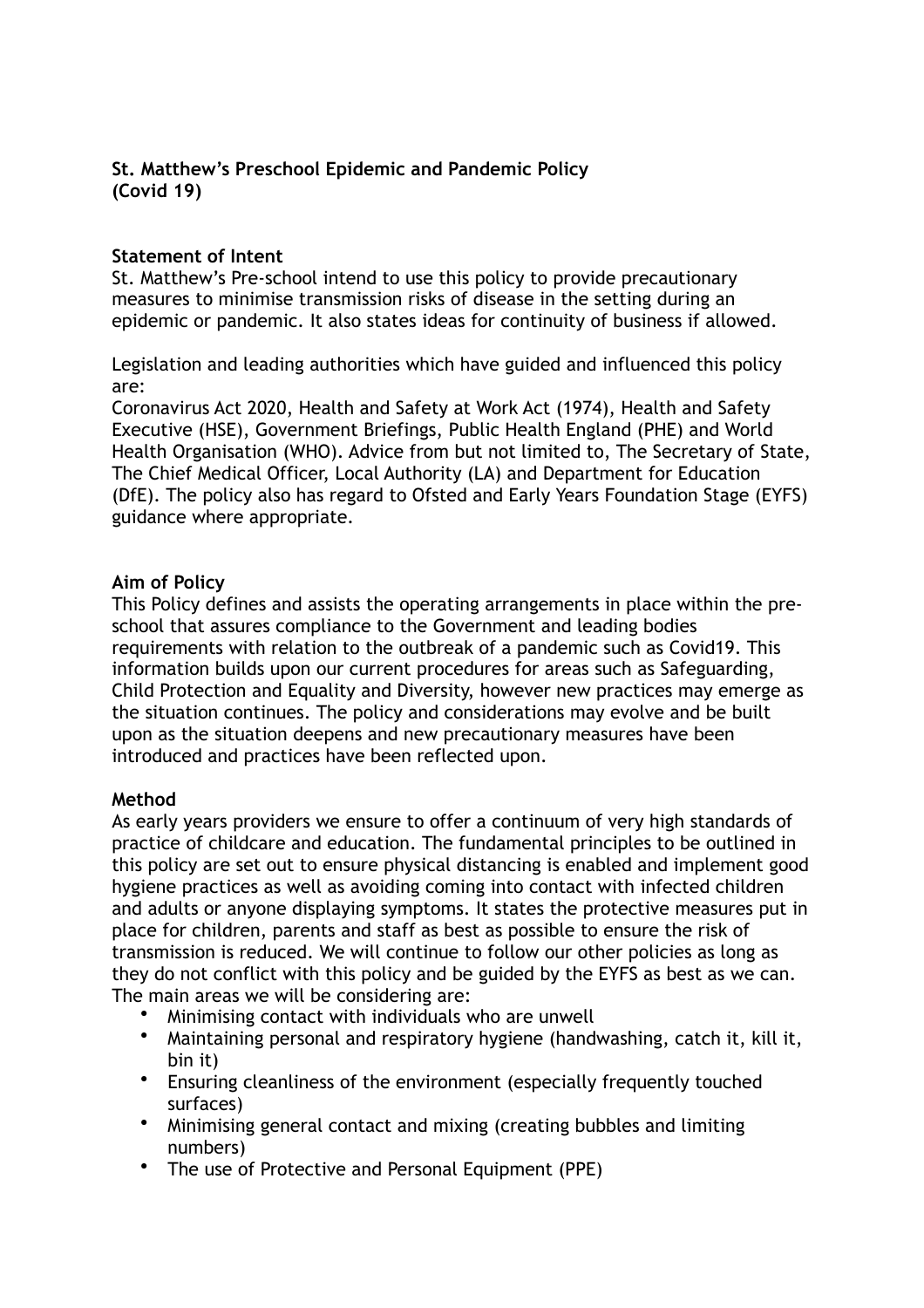• Testing

# **Focus/ Areas of Consideration / Recommendations**

## **Children**

### *Attendance*

- Only children who are symptom free or have completed the required isolation period should attend the setting.
- Providers may consider taking temperatures of children on arrival and risk assessing with regular health questionnaires for returning children Physical distancing/ grouping.
- Extremely vulnerable children should continue under government advice (to shield).
- Families who attend at least two settings should choose only one for the remainder of the term to ensure their 'bubble' remains small.

## *Physical Distancing/grouping*

- Children may be organised into small groups known as 'bubbles'. Each group will be no larger than 16 (current government guidelines) and preferably be kept to 8.
- Wherever possible these small groups or 'bubbles' should not mix during the day as best as possible. This is to minimise contact with others and mixing. Staff may exercise their own judgement during the day for the high standards of safety for all children.
- Children in small groups should have the same staff team caring for them wherever possible to limit the amount of people coming into contact with each other.
- Smaller amounts of children in the whole setting may be advised or preferable. As we usually run to capacity most days this could be achieved by, but not limited to:
	- $\circ$  A temporary cap on the number of children in the setting at any one time.
	- o Temporarily limiting funded hours to only 15 hours (or less) per child, ensuring all children have access to some preschool time.
	- o Changing children's hours. Offering less hours/days to accommodate more 'bubbles' into the week.
	- o Only allowing the older children or those moving to Primary school to attend.
	- o Grouping children to certain days, such as in groups of children moving to next school, this would help with transitions.
	- o Changing the preschool open hours to accommodate 'bubbles' allow time for cleaning etc.
	- o Prioritising children such as those who are vulnerable, those with special educational needs, those from households where both parents work (or work full time)
	- o The take up on places may be small so there may be no need to change children's hours.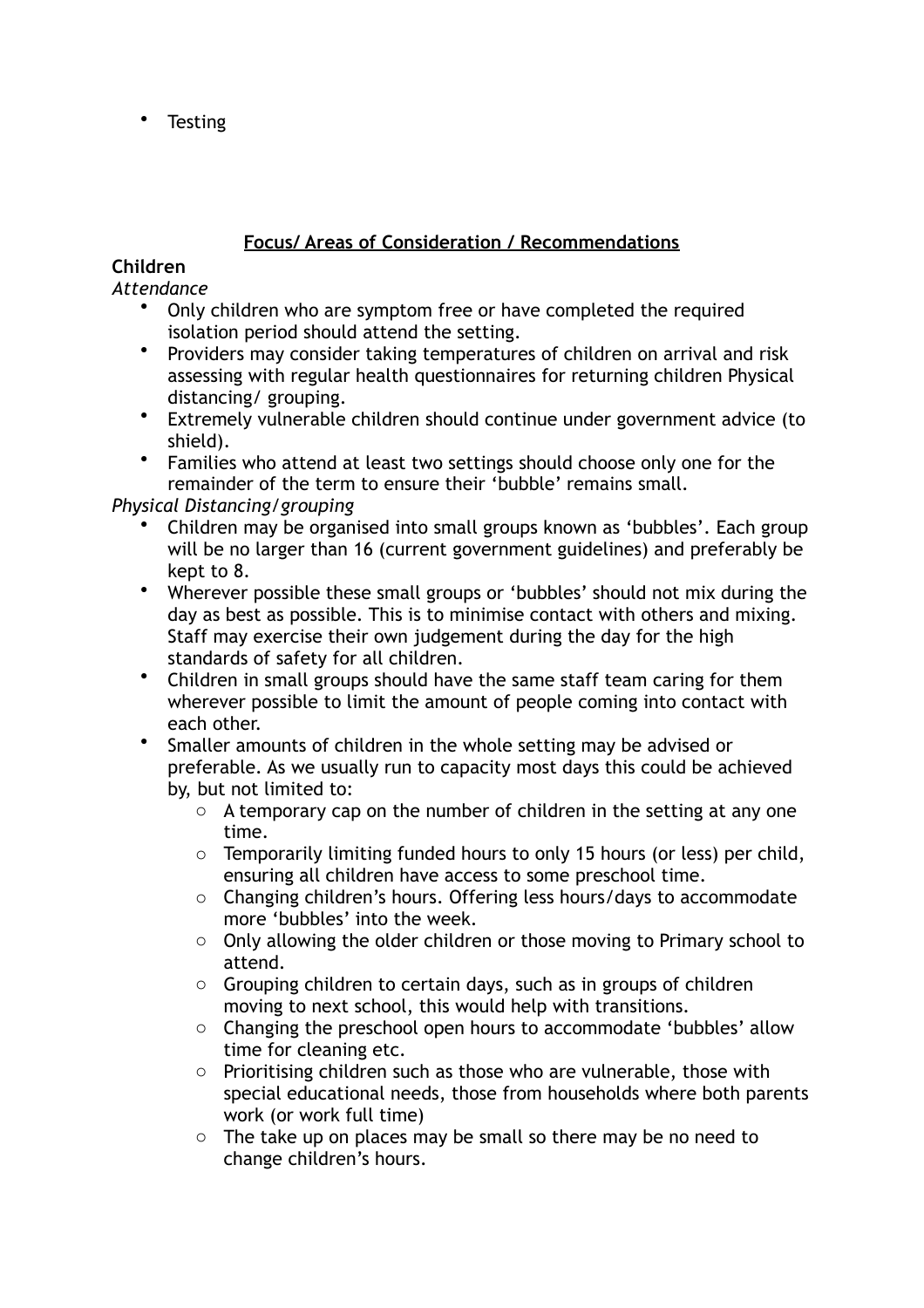- Care routines including nappy changing and toileting will be done in the allocated preschool toilet. (the disabled toilet). Staff to clean the toilet after each use. This toilet is for the sole use of preschool, but it is in the communal foyer. A clear sign will be on the door advising that other users may not enter. Children will be taken one at a time.
- Staff to monitor foyer to make sure it is clear of others before entering into it.
- Screens will be used to limit contact in the foyer.
- The use of communal internal spaces should be restricted as much as possible and outdoor spaces should be utilised as much as possible.
- A phased return may be best to ease their transition back into preschool if the preschool has been closed for quite a while or only open for critical workers.
- Sunscreen should be applied by the parents / carer before the child arrives at the preschool. T shirts covering shoulders and trousers/ leggings would be preferable as preschool staff will not be re-applying sunscreen.

### *Wellbeing and education*

- Children should be supported in age appropriate ways to understand the steps they can take to keep themselves safe including regular hand washing, coughing into an elbow, using a tissue and adopting a catch it, kill it, bin it regime. They should be encouraged not to touch their faces (with an understanding that this will be very difficult to achieve)
- Children should be supported to understand the changes and challenges they may be encountering because of Covid-19 and staff need to ensure they are aware of children's attachments and their need for emotional support at this time.
- EYFS framework will continue to be delivered through play and adult led activities.
- Self-service snack bar will be discontinued but children can ask for water throughout the session if they are thirsty, staff will monitor this. Children will be provided with a simple snack (breadstick, cracker, piece of fruit) that will be eaten at a set snack time. Parents will be asked to ensure their child has had breakfast or lunch and a drink before they arrive.

### **Workforce**

### *Attendance*

- Staff should only attend preschool if they are symptom free, have completed the required isolation period or achieved a negative test result. All staff and their household are eligible for testing if they display symptoms.
- Providers may consider taking temperature of staff on arrival and risk assessing with regular health questionnaires for returning staff.
- Consideration should be given to limiting the number of staff in the preschool at any one time to only those required to care for the expected occupancy levels on any given day. Where possible staff should work with the same staffing team and 'bubble' of children.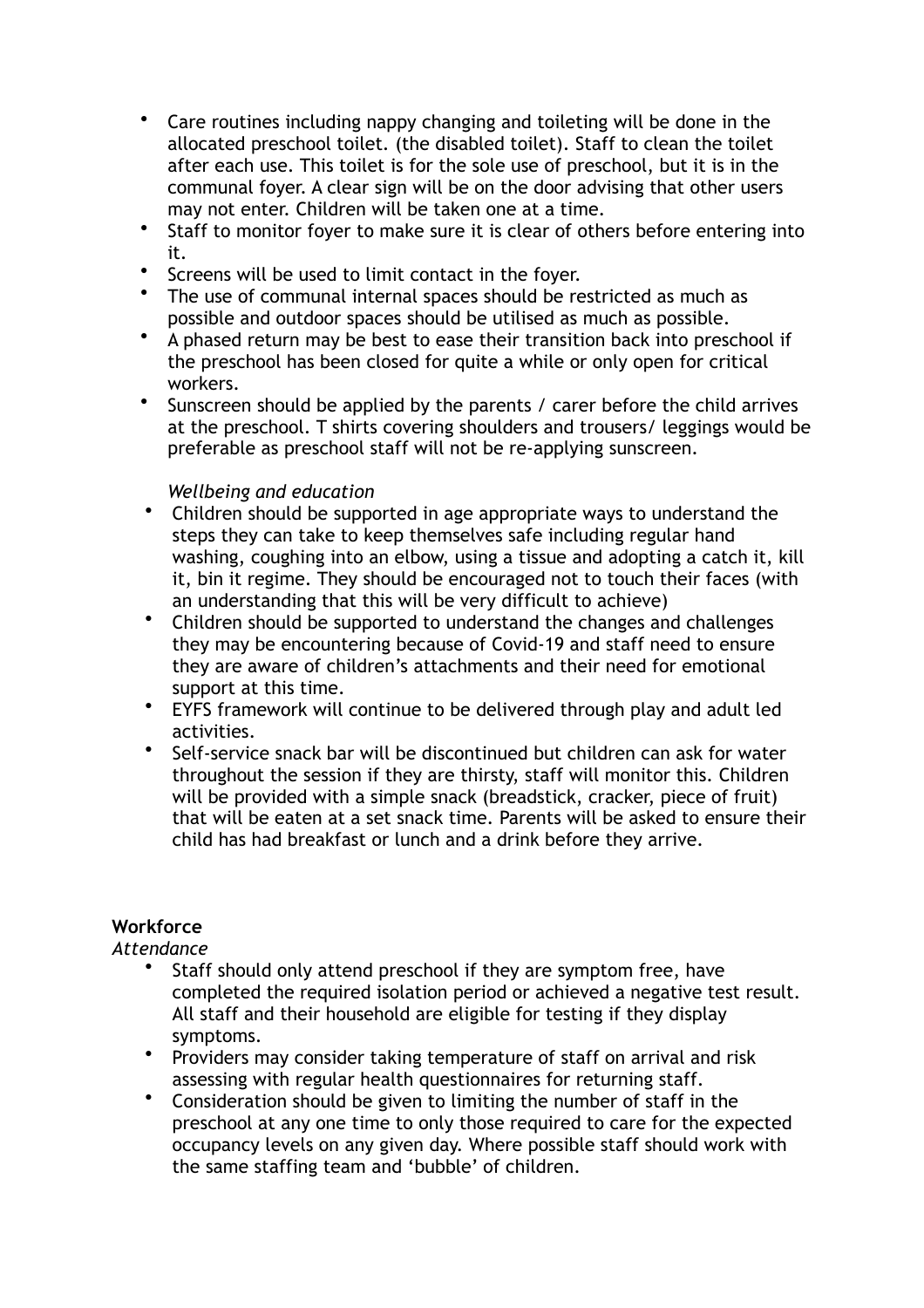- Where possible staff who are happy to return to work will be used in the first instance. As staff numbers need to increase this may not be possible. Staff who are living with a person that is shielding will be asked to return last or be given a role that has minimal contact with others. E.g. cleaning after the session.
- Staff hours, days they work, and length of day may change in order to meet childcare demands and considerations within this policy.
- Should there not be enough staff to operate safely then preschool will need to close.

### *Physical distancing/ grouping /safety*

- Staff will complete a risk assessment before opening to address any risks from the virus, ensure sensible measures are in place to control risks.
- Staff to be informed of measures in place and sign a disclaimer to state they have read and understood the preschool policies and procedures.
- Wherever possible staff should remain with the same bubble of children, and not come into contact with other bubbles.
- Emergency revisions to the EYFS may have been implemented which provides some flexibility on ratios and qualifications to make this feasible.
- Staff have been advised by the government not to wear PPE such as facemasks during their day. Should they wish to wear a mask they may do so, but they will not be provided by pre-school apart from in the emergency packs. Staff should continue to wear PPE (disposable gloves) at the usual times such as intimate care. If staff are supporting an ill child a face mask, apron and gloves should also be worn. These are provided as 'emergency packs'
- After dealing with an ill child who displayed symptoms the staff member should continue to wear PPE and clean the affected area with disinfectant/ bleach.
- All PPE should be removed and disposed of following current government guidelines, the staff member should wash their hands for at least 20 seconds.
- The staff member who supported the unwell child does not need to go home unless they are developing symptoms themselves.
- Staff mav be required to be in charge of specific areas including the outdoors to minimise their contact with surfaces etc. Staff will be responsible to ensure appropriate cleaning takes place and enough ventilation is in the room such as opening windows. If doors are open, ensure the safety of the children is maintained.
- Staff members should avoid physical contact with each other including handshakes, hugs etc.

### *Training*

- Where possible, meetings and training sessions should be conducted through virtual conferencing.
- All staff members must receive appropriate instruction and training in infection control and the standard operating procedure and risk assessments within which they will be operating.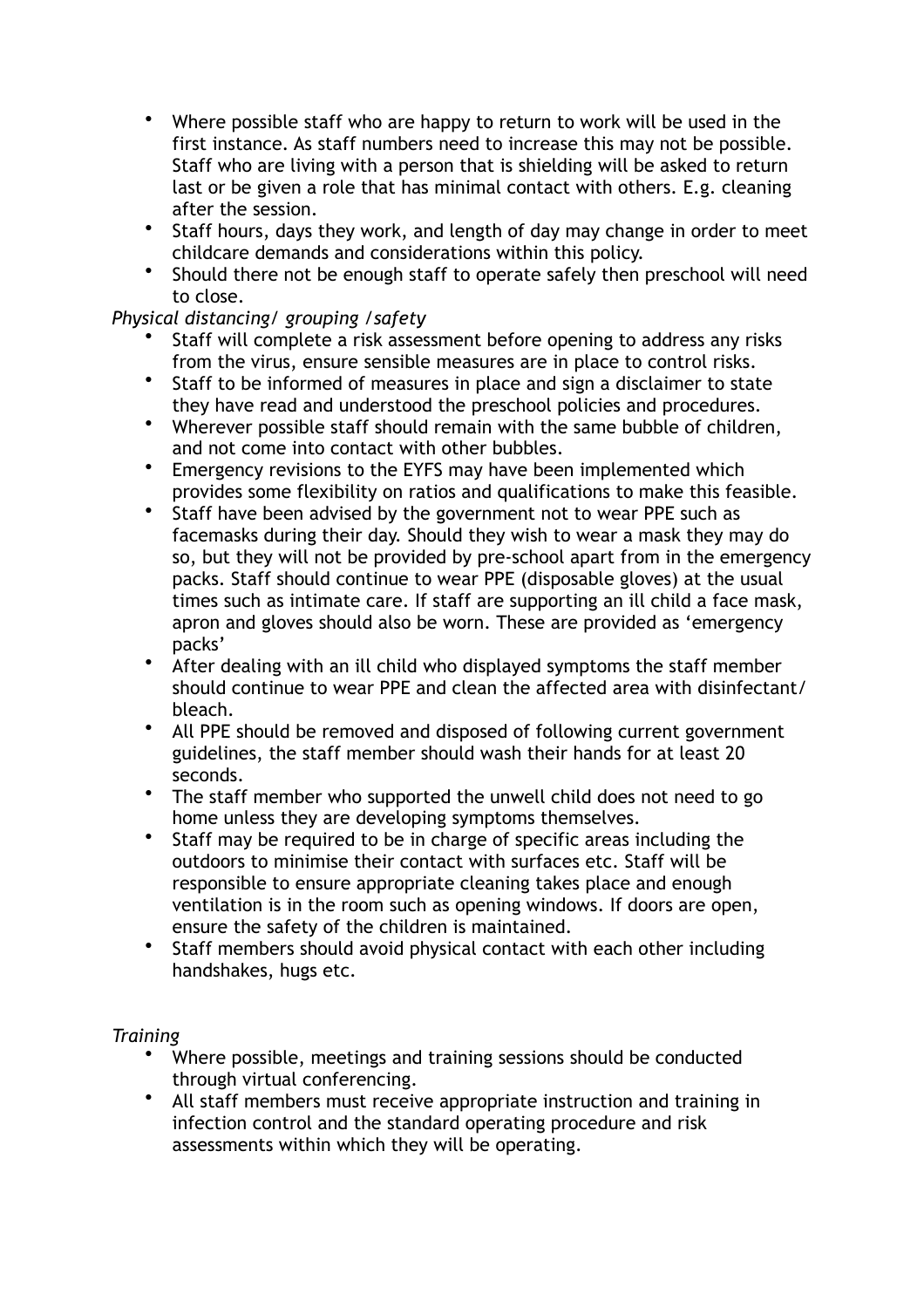• Online training may be available to allow their training levels to be maintained if appropriate.

### **Parents**

#### *Physical distancing*

- Only parents who are symptom free and or have completed the required isolation periods will be able to drop off or collect their child.
- limit drop off and pick up to one parent per family.
- Arrange drop off and pick up at the preschool entrance to avoid parents entering the preschool unnecessarily.
- When parents are waiting to drop off or collect their child, physical distancing should be maintained in a safe area sticking to government social distancing policies. Clear 2-meter markings outside drop off/collection door. Staff member will be monitoring this
- Strict drop off times must be adhered to. Once the doors are closed children may not be admitted to the session.

### *Communications*

- Parents should receive clear communication regarding the role they play in the safe operating procedure and all measures being taken to ensure the safety of their children and themselves.
- Parents should inform preschool of their circumstances and if they plan to keep their child away, this helps preschool to conform to our safeguarding policy.

### **Visitors**

- Attendance to the setting should be restricted to only children and staff as far as practically possible and visitors should not be permitted to the preschool unless essential (e.g. essential building maintenance).
- Where essential visits are required these should be made outside of the usual preschool operational hours where possible.
- As far as possible parents and carers should not enter the premises.

### **Travel**

- Wherever possible staff and parents should travel to preschool alone, using their own transport or, if possible, walk.
- If public transport is necessary, current guidance on the use of public transport must be followed.
- Parents should be encouraged to ensure they do not leave travel accessories including buggies, car seats, scooters in the setting premises or grounds.
- Outings from the preschool into the local community should be restricted to ensure mixing with members of the general public does not happen.

# **Hygiene and Health & Safety**

*Hand Washing* 

- All children and staff must wash/sanitise their hands upon arrival at the preschool.
- Children and staff members should be encouraged to wash their hands frequently, this includes before and after eating food, after visiting the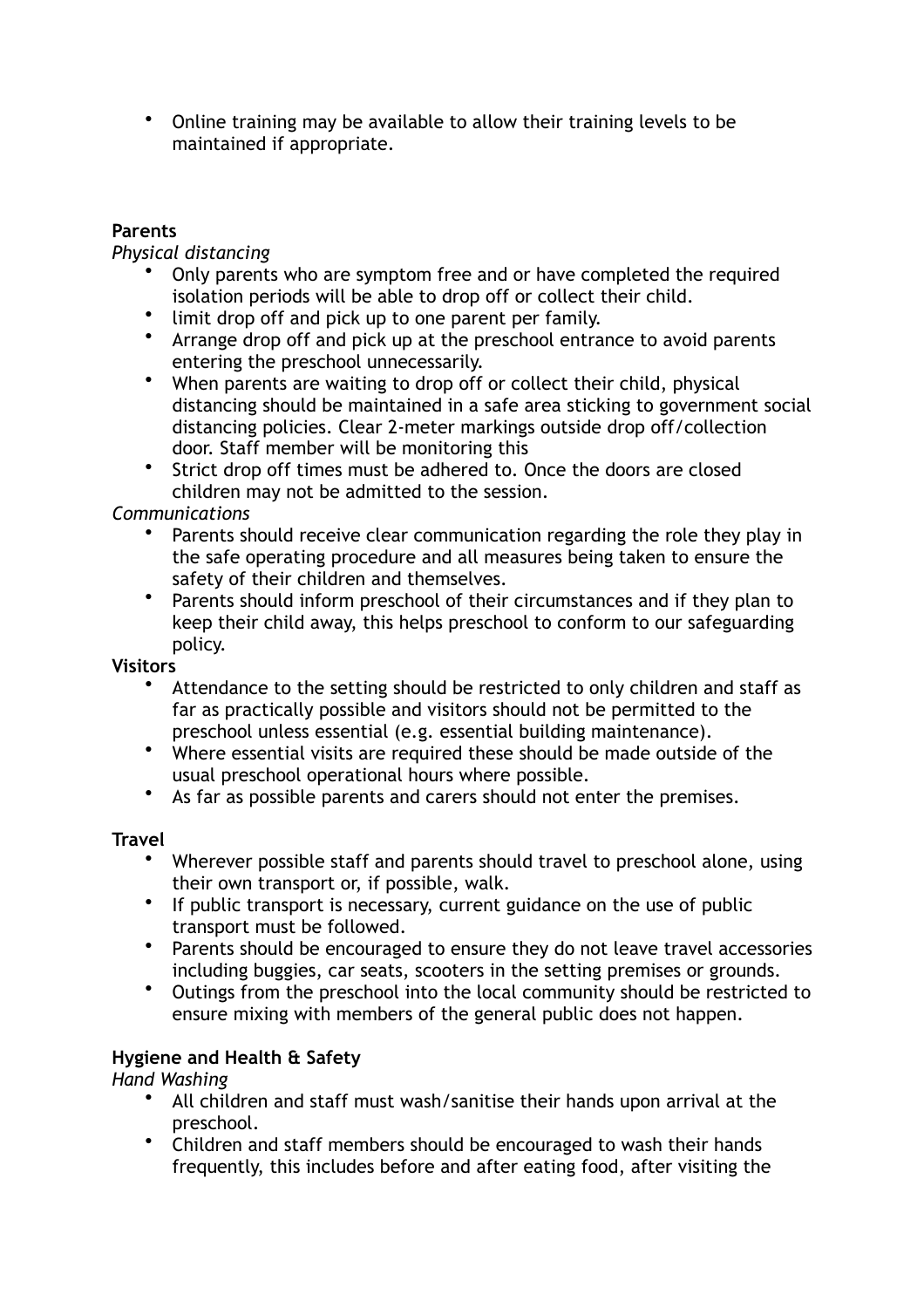toilet or playing outdoors, after sneezing, blowing their nose or coughing into their hand and dealing with unwell people.

Bodily fluid spills should follow the correct procedures as normal. *Cleaning* 

- An enhanced cleaning schedule must be implemented that includes furniture, surfaces and children's toys and equipment and all staff are responsible in their area of work.
- Communal area, touch points and hand washing facilities must be cleaned and sanitised regularly and cleaned thoroughly after every session.
- A deep clean will be needed after a child has become ill in the area they were waiting.

*Waste disposal* 

- All waste must be disposed of in a hygienic and safe manner following government guidelines.
- Tissues must be immediately disposed of and placed in a bin with a bag, lid and foot pedal.
- Bodily fluids must be bagged and disposed of in the nappy bin.

## *Risk assessment*

- The setting and all activity should be risk assessed before opening or going ahead to address the risks from the virus and due consideration given to any adaptations to usual practice. Sensible measures should be put in place and policies and procedures followed.
- It is expected that would include, but not be limited, to the suspension of learning experiences involving materials which are not easily washable such as malleable materials (sand) and the suspension of the sharing of food and utensils.
- Cut down on the available resources out in the preschool.
- Remove anything which cannot be easily wiped down or washed at the end of the day.
- Baking, food play and finger painting should be avoided.

### *PPE*

- Government guidance is that PPE is not required for general use in early years settings to protect against COVID- 19 transmission.
- PPE should continue to be worn and disposed of as normal for nappy changing, one to one care and the administration of first aid.
- If a child shows symptoms, staff should wear a face mask, disposable gloves and apron (emergency pack). PPE should be disposed of following government guidelines

# *Premises Building*

- Where premises have been temporarily closed during the lockdown period or where they may need to temporarily close during future lockdowns appropriate Health & Safety checks should be conducted prior to reopening. Daily health and safety checks will be carried out as usual.
- We may be required to use a different room within the main building. Children may find this disorientating. Ask parents to prepare their child for this before arrival. We will try to make the room as familiar looking as possible. The main entrance, foyer and outside space will not change.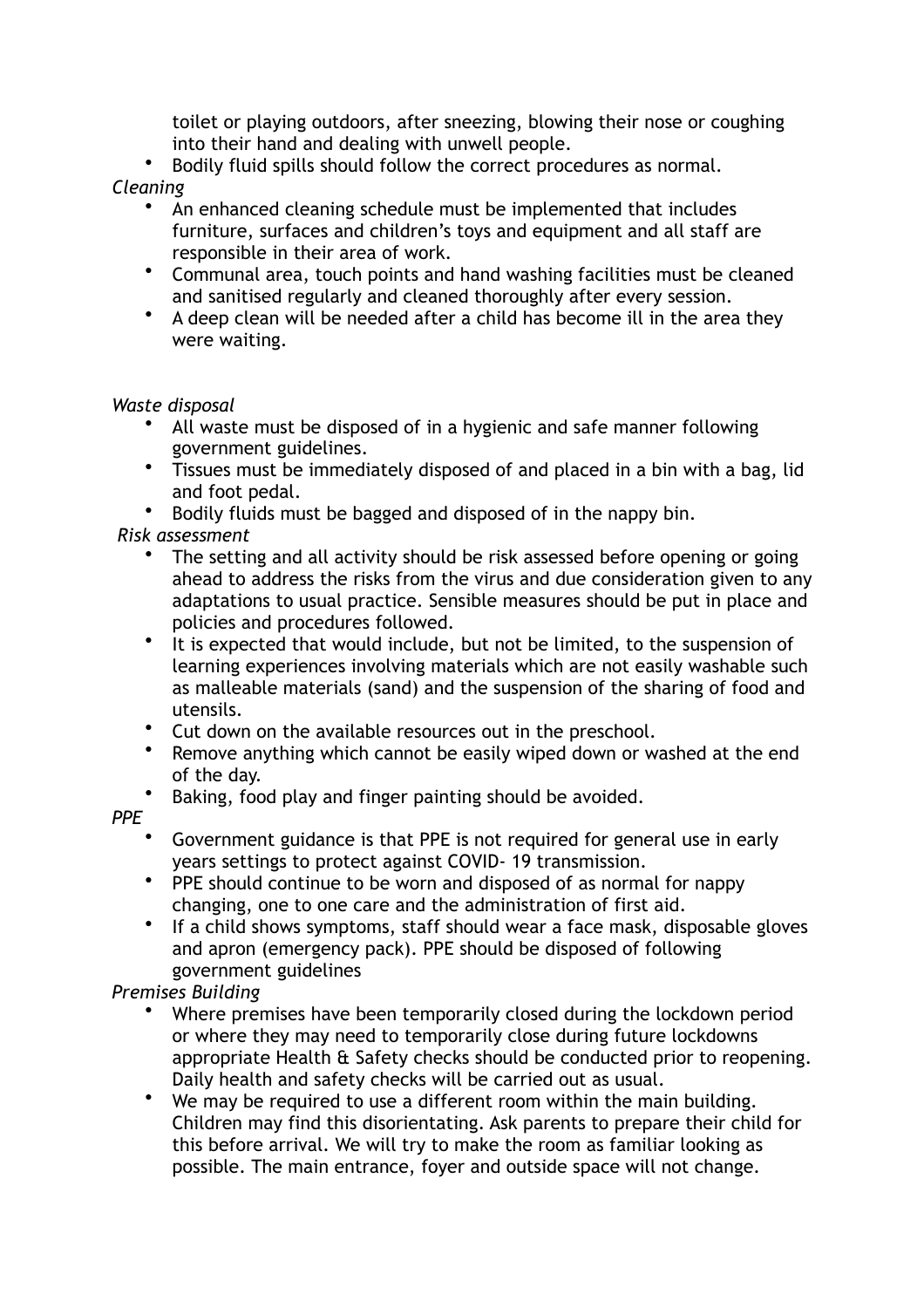• Fire drills will continue to be practiced regularly.

• Keep windows open where possible to ensure good levels of ventilation. *Resources* 

- Children should not be permitted to bring items from home into the setting unless essential for their wellbeing. A named coat should be brought in and left on the allocated pegs.
- Preschool will provide nappies and wipes for those that need them. In the event of a toileting accident the child will be provided with clean preschool clothes. These should be washed at 60 degrees after use and returned to preschool.
- All resources required for play and learning experiences of children should be regularly washed and/or sterilized. Any resources which are difficult to clean should be removed.
- Equipment used by staff such as stationary, tablets etc. should be allocated to individual staff members where possible and cleaned regularly.

#### *Supplies Procurement & monitoring*

The preschool will not be able to operate without essential supplies required for ensuring infection control. The preschool should plan ahead to ensure that essential supplies such as soap, disinfectant, paper towels, hand sanitizer etc. are always stocked.

#### *Responding to a suspected case*

- In the event of a child developing suspected coronavirus symptoms whilst attending the setting, they should be collected as soon as possible and isolate at home in line with the current NHS guidance.
- Whilst waiting for the child to be collected they should be isolated from others in a previously identified room or area. If possible, a window should be opened for ventilation.
- The staff member responsible for the child during this time should be a staff member from their 'bubble'. The staff member should use the 'emergency packs' of PPE.
- The area should be thoroughly cleaned, immediately with bleach/ disinfectant. Where possible this are should not be used for the next 72 hours.
- The person responsible for cleaning ideally should be the person dealing with the unwell child and they should continue to wear their PPE. This should then be disposed of according to current government guidelines.
- In the event of a staff member developing suspected coronavirus symptoms whilst working at the preschool, they should return home immediately and isolate at home in line with the NHS guidance. They should also follow current testing advice for themselves and their household.

This policy was adopted at a meeting of St. Matthew's Pre-school held in June 2020.